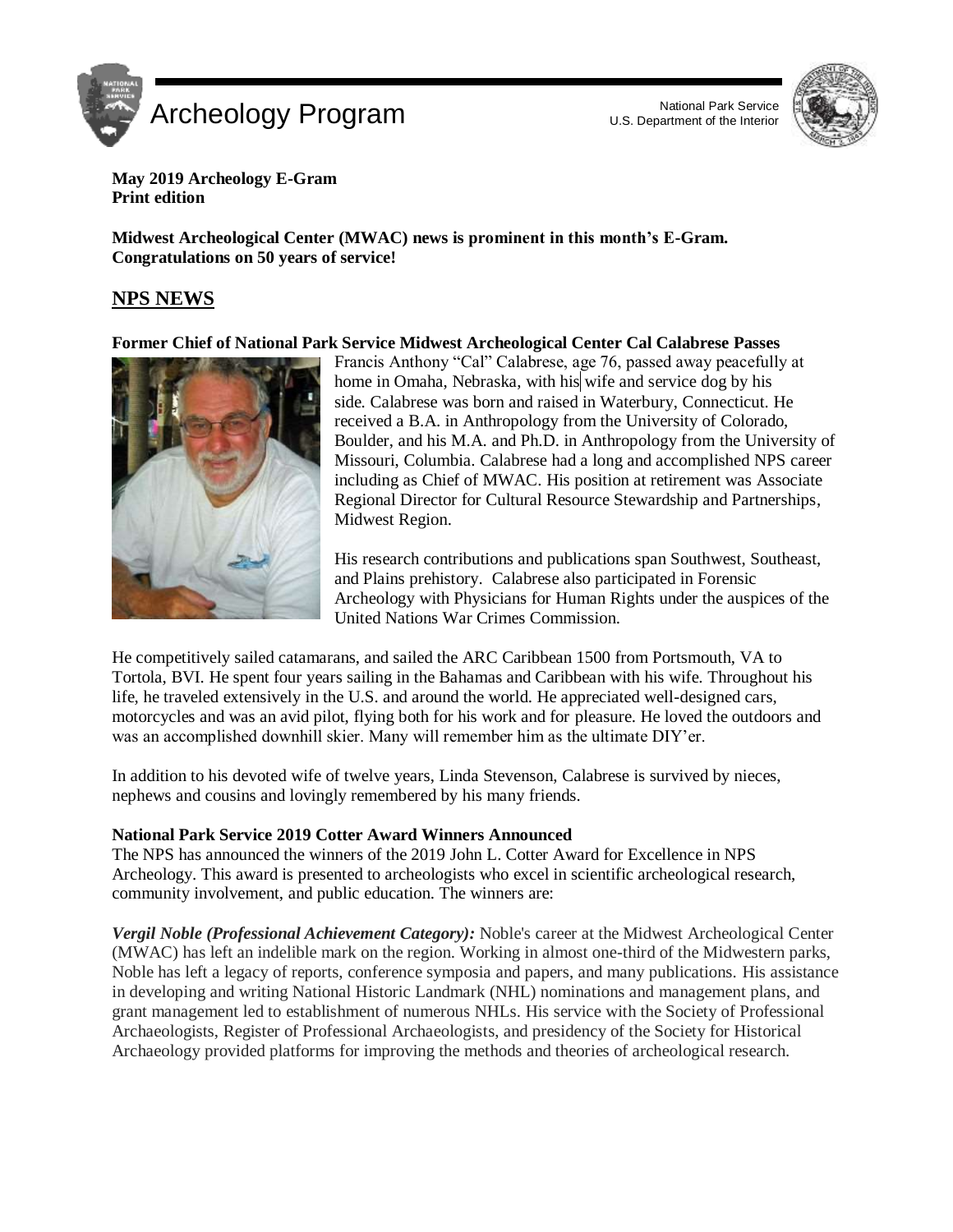## *Southeast Archeological Center Digital Curation Project (Project Award)*

 The Digital Curation Project, directed by Andrew Wise, completed the digitization of 900,000 files for over 500 archeological projects spanning many decades. The project migrated 1930s film and audio recordings and recent side-scan sonar and x-ray fluorescence results to a centralized digital database. It provides efficient access for both research and park management tasks, and ensures the long-term preservation of this information. Plans to further public access to these data are ongoing.

 John L. Cotter (1911 – 1999) was best known for his work at Jamestown, Virginia, and his contributions to the development of historical archeology. The award was created to recognize professional achievements and exceptional projects in honor of Cotter's long and distinguished career. Award nominations are peer submitted and voted on by an award committee comprising five NPS archeologists.

 The Cotter award committee congratulates this year's winners, and invites the NPS archeology community to attend ArcheoThursday webinar presentations by the awardees later this year.

## **Bob Sonderman Receives Lifetime Achievement Award for Historic Preservation Excellence**

 Bob Sonderman, former NCR Regional Curator, was recently honored with the District of Columbia Award for Excellence in Historic Preservation for Individual Lifetime Achievement Award for his work with DC Preservation and with the NPS.

 Sonderman retired in 2018 after 25 years with the NPS. He began his NPS career as an archeological technician after preservation positions in the private sector, and served as Staff Archeologist and National Archeological Collections Manager for the NPS National Capital Region. In 2010 Sonderman became Regional Curator and Director of the Museum Resource Center.



## **National Park Service Midwest Archeological Center Celebrates 50 Years**

July 2019 marks the 50<sup>th</sup> anniversary of MWAC. The Center was established on July 1, 1969, from staff and offices of the Smithsonian Institution's River Basin Surveys. Since then, MWAC staff have completed over 1,100 archeological projects. To celebrate, MWAC will host a series of events in July in downtown Lincoln, Nebraska.

 Festivities will kick off on July 10 with an "Archeology on Tap" happy hour featuring lightning talks by staff on current projects. On July 11, the Center will host an Open House with exhibits and an archeological collections tour. MWAC Archeologist Tom Thiessen will present a lecture entitled *How the Midwest Archeological Center Came to Be*. For MWAC alumni (whether staff, volunteers, or interns), a brunch held on July 12 offers the opportunity to share stories over coffee and snacks.

 From July 1-19 visitors to the Denney Federal Building can see some of the well-preserved cargo of the steamboat *Bertrand*, which sank in the Missouri River on April 1, 1865. This exhibit, housed in the building lobby, will showcase some of the objects MWAC staff helped preserve.

Visit<https://www.nps.gov/orgs/1740/events.htm>for event details. Those planning to attend the brunch on July 12 should RSVP to **MWAC** distancelearning@nps.gov by July 2.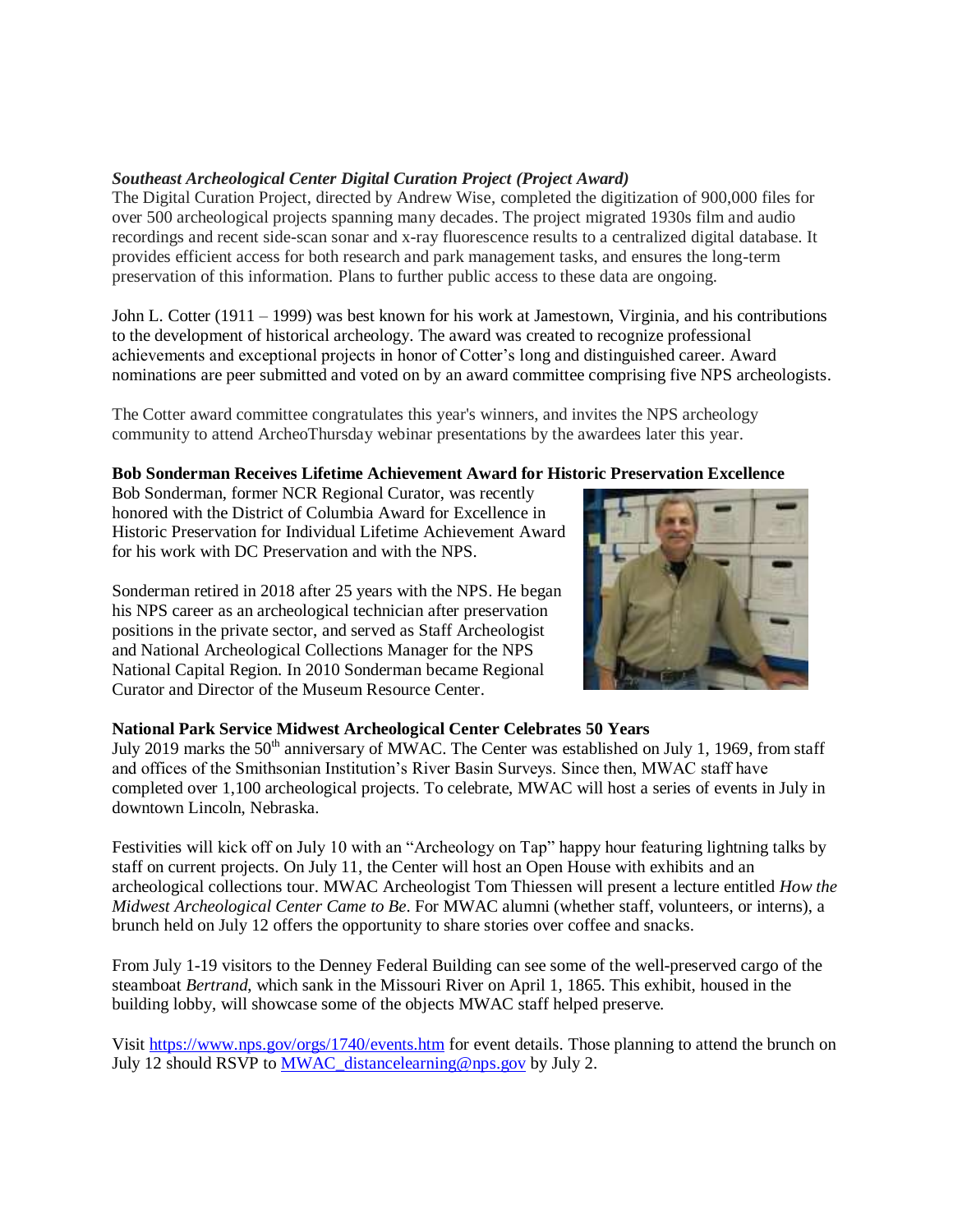

#### **National Park Service Sponsors Winning Poster**

 For the fourth year in a row, Alaska's poster design has won the 2019 Society for American Archaeology (SAA) annual State Archaeology Celebration Poster Contest. Winners are selected by popular vote of conference participants at each year's SAA Annual Meeting.

 The effort is led by NPS in collaboration with tribal and agency cooperators from across the state. This year's theme was the Ocean Bay tradition, which has a close association with Katmai National Park.

 Organizations wishing to receive a poster or to be added to the annual poster mailing list can submit requests here: [ak\\_archaeology\\_poster@nps.gov](mailto:ak_archaeology_poster@nps.gov) 

 To learn more about the Ocean Bay Tradition, go to <https://www.nps.gov/katm/learn/historyculture/ocean-bay-tradition.htm>

## **Disabled Combat Veterans Dig for Battle Stories at Revolutionary War Site**

 Thirty disabled combat veterans are taking part in a month-long archeological investigation at the Revolutionary War site of Saratoga National Battlefield. In partnership with the NPS, the excavation is run by the non-profit American Veterans Archaeological Recovery (AVAR). After their field work is completed, the veterans will spend two weeks analyzing and cataloging the artifacts in a lab, and adding them to a digital map.

 "We are a program that takes veterans, wounded warriors, active-duty, if you have a disability, or if you don't have a disability," said Nichol Fuentes, a U.S. Marine Corps veteran and AVAR's chief operating officer.

 By creating teams and assigning the vets a mission, the investigations preserve history and mimic the camaraderie vets experienced during their military service. The exercise is designed to help veterans cope with challenges like PTSD. "Archeology is not curing cancer or anything like that anytime soon, but it could help people therapeutically and help let people know there is still some fight left in them," said Army veteran Zeth Lujan.

## *By Matt Hunter, Spectrum News*

## **Last American Slave Ship Discovered**

 Researchers have confirmed that remains of a wooden ship in Mobile River is *Clotilda*, that illegally carried captive Africans from Benin into Mobile Bay in 1860. The ship was burned and deliberately sunk to destroy criminal evidence: *Clotilda* captain William Foster and *Clotilda* owner Timothy Meaher were tried but not convicted of illegal transport of human cargo.

 One hundred and nine persons were taken off the ship and sold into slavery. Residents of Africatown, a still extant community near Mobile, are descendants of people brought to Alabama on the *Clotilda*. In 1927, Cudjo Lewis, then one of the last living Clotilda survivors, shared his life story with anthropologist Zora Neale Hurston. Her book *Barracoon,* published in 2018, tells of Lewis's voyage aboard *Clotilda*.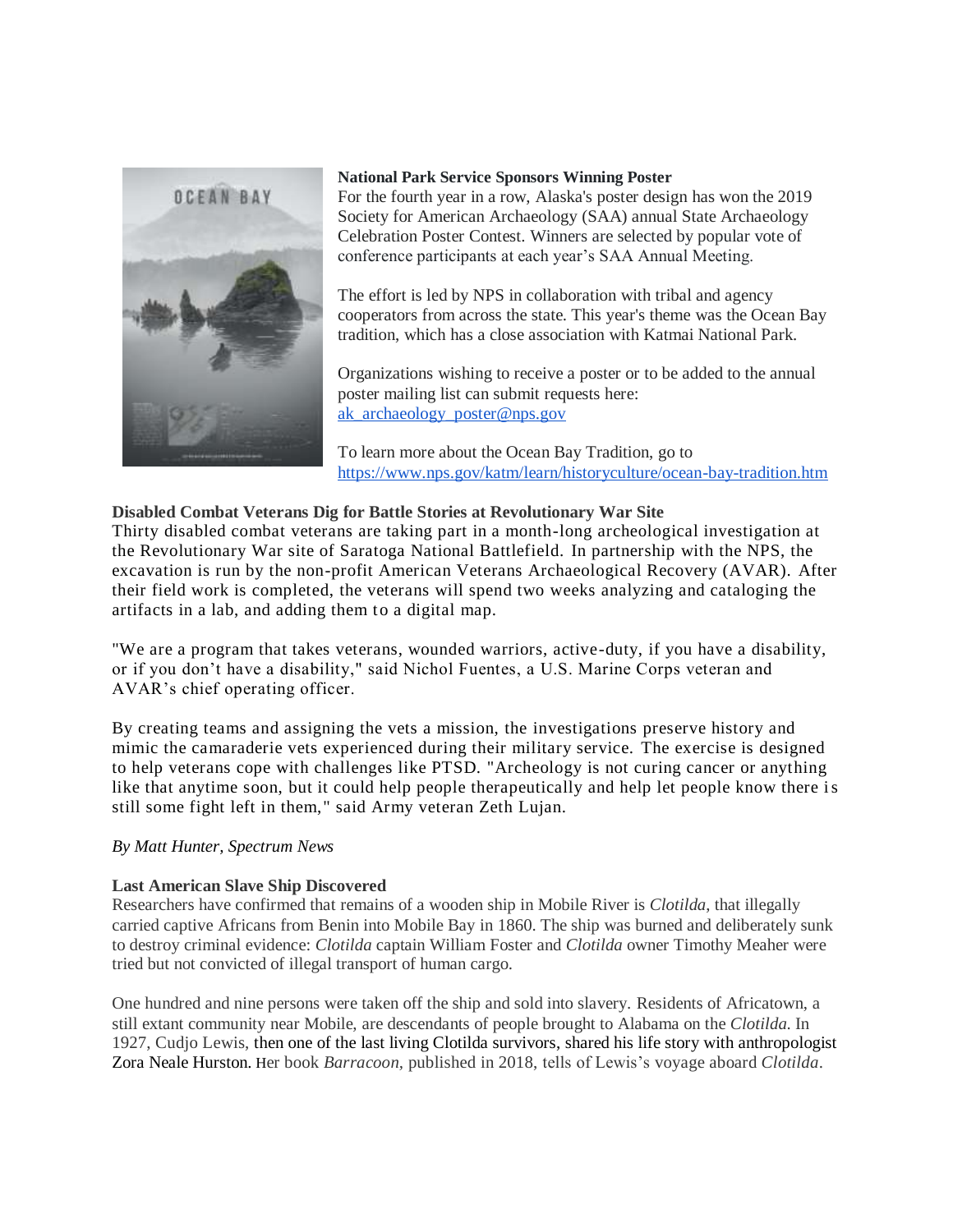Finding the wreckage—and confirming it as the *Clotilda*—is the result of historical and archeological investigations led by the Alabama Historical Commission, supported by the Slave Wrecks Project, and SEARCH, Inc., a collection of maritime archeologists and divers, including former NOAA Chief Archeologist James Delgado, specializing in exploring historic shipwrecks.

 The Slave Wrecks Project (SWP) is an international network of researchers and institutions hosted by the Smithsonian's National Museum of African American History and Culture and includes the NPS Submerged Resources Center. Created in 2008 to study the transatlantic slave trade, SWP uses maritime archeology, historical research and the study of sunken slave ships as its entry points. SWP supported the Alabama Historical Commission in archeological work and in designing a way to involve the community of Africatown to preserve the memory of the Clotilda.

 For more information about SWP, see the webinar **The Slaver Shipwreck Sao Jose Paquete D'Africa: New Perspectives and Possibilities for the Realization of the Black Atlantic Paradigm from Maritime Archaeology** at <https://www.nps.gov/training/NPSArcheology/html/index.cfm#p2>

#### **National Park Service Ranger Monitoring Program Helps Protect Archeological Sites**

 MWAC has expanded the use of Collector for ArcGIS and the NPS Geospatial Portal to assist law enforcement rangers in monitoring archeological site conditions. Due to the sensitive nature of site location information, the feature services and web maps are hosted on the internal NPS Geospatial Portal. With assistance from a grant provided by the National Center for Preservation Technology and Training, MWAC developed a workflow for collecting archeological site monitoring data using mobile devices.

 MWAC created a geodatabase that mirrors the paper form the rangers used previously. With Collector, rangers download maps for their park, navigate to a known site location, record information on disturbances and potential threats to the site, and take photos with their mobile device. The information is synchronized when they return to the office and used by MWAC to update the condition for each site in the CRIS database. Archeologists determine if additional action is necessary to protect the site. Overall, the efforts have increased the ability to identify issues and protect archeological sites.

 *By Amanda Renner, Anne Vawser, and Austin Butterfield, NPS Midwest Archeology Center* 

## **Interior Places Moratorium on Leasing in Greater Chaco Region**

 Senator Martin Heinrich and DOI Secretary David Bernhardt announced a commitment from the Department of the Interior to place a one-year moratorium on oil and gas leasing within a 10-mile buffer zone around Chaco Culture NHP. Plans for expanded fracking in the Greater Chaco region have faced backlash from local communities, as well as from the New Mexico Congressional delegation. The Chaco Cultural Heritage Area Protection Act, introduced in both the House and Senate last month, would permanently protect this area from any future leasing.

#### *By Gabby Brown, Sierra Club*

 **Community Engagement on African American Research at Colonial National Historical Park** 

 On April 20, 2019, community members attended a second meeting hosted by Colonial NHP and the Jamestown Rediscovery Foundation to discuss research on African American history and culture at Jamestown Island. This meeting focused on human remains of possible African ancestry discovered during projects on the island.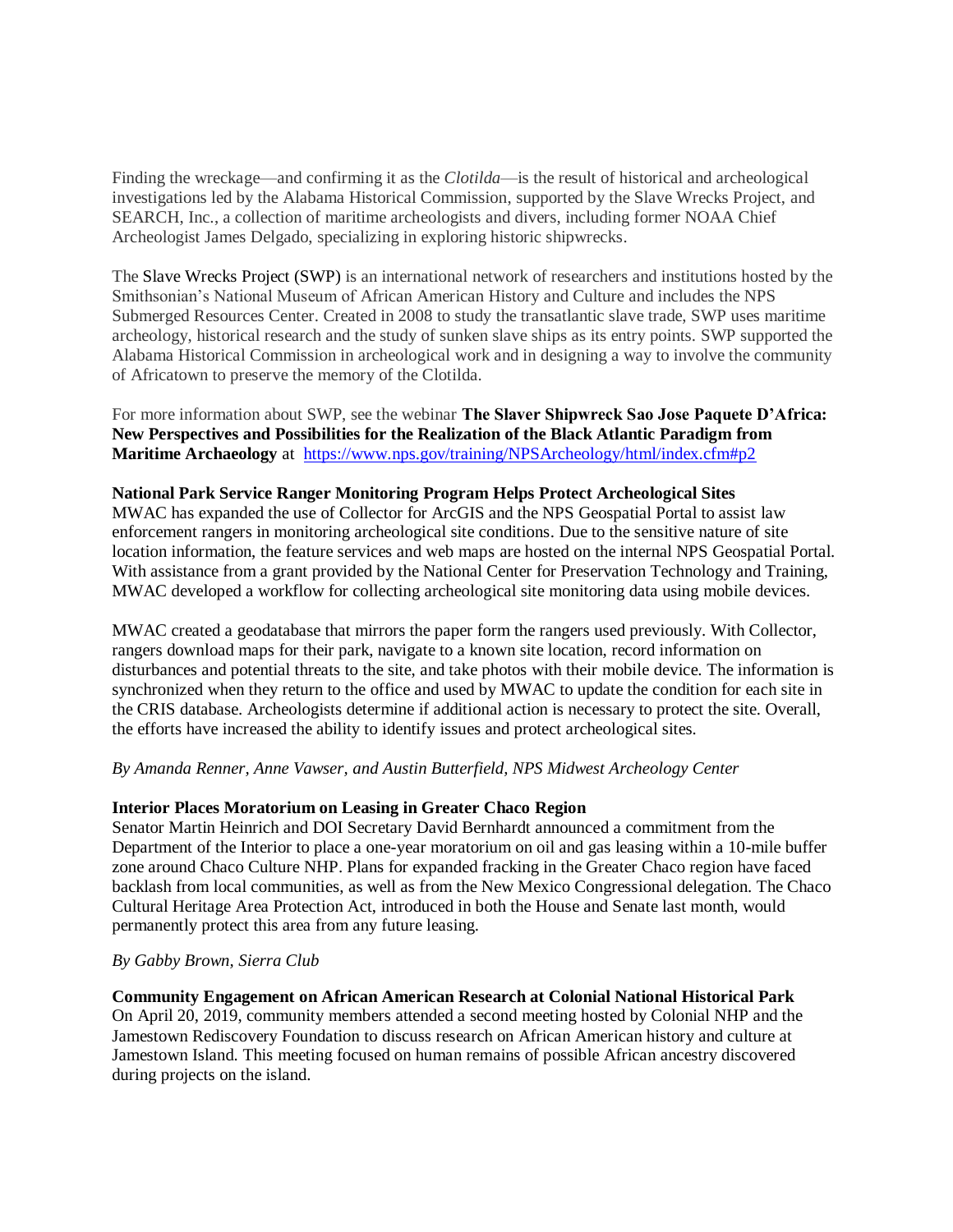Superintendent Kym Hall requested community input on respectful remembrance, appropriate study, and reburial with dignity. Audrey Horning and Joe Jones, College of William and Mary; David Givens, Jamestown Rediscovery Foundation; and Melanie Pereira of NPS gave presentations. Regional Cultural Anthropologist Eola Dance moderated. Attendees developed questions about the material presented, providing guidance for ongoing research. The meeting ended with a guided tour of the archeological site.



 Excavations at the "Angela Site" investigate the lives of the first Africans in the colony. The site is named after a woman who lived and worked at Jamestown. She was likely born in present-day Angola and was among the first Africans at the colony in 1619.

 Africans contributed greatly to the success of Jamestown. Current research seeks to identify the ways they shaped early life in the Virginia Colony. Descendant groups support a more complete telling of this period in American history. Research at the "Angela Site" is critical in interpreting and protecting the history of Virginia's first Africans.

## *From InsideNPS story by Carolyn Black*

## **Middle School Students Help to Protect Rock Art Near Utah Lake**

 Two dozen middle schoolers in Sandy's Blessed Sacrament Catholic School Archeology Club are doing rock art surveys at the Adelbert Doyle Smith Family Preserve as part of an effort to list the site on the National Register of Historic Places. John McHugh, a science teacher at the school, is the club's sponsor.

 In 2013, Smith's descendants donated the property to The Archaeological Conservancy, which maintains it as a preserve open to the public. Before the land was acquired by the Smith family 60 years ago, it had already been stripped of its artifacts, according to Steve Manning, of the Utah Rock Art Research Association who conducted the first formal survey of the Smith preserve's petroglyphs in 2014.

 The site's key occupants were Fremont Indians, whose largest known villages have been recorded on the opposite side of Utah Lake. Some of the images show humans in what appears to be ceremonial garb or engaged in hunting or ritualist activities. Others depict snakes, bighorn sheep and other animals.

 On the day of McHugh's field trip, his students inspected dozens of panels marked with small magenta flags, basically retracing Manning's earlier work. They entered data on each petroglyph on a standard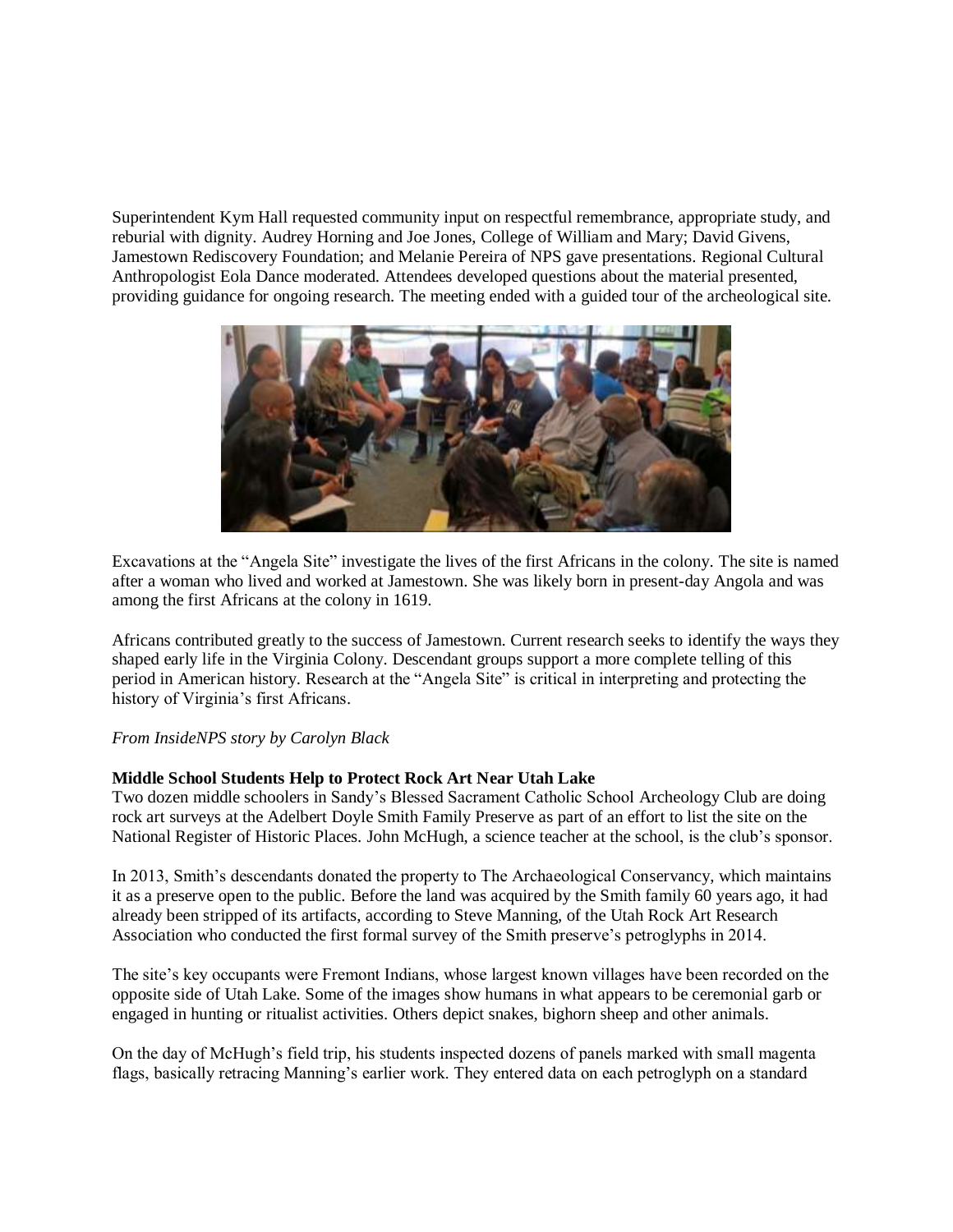form, recording the size, condition, precise GPS coordinates, degree of repatination, directional aspect and slope of the rock surface and other information.

 *From story by Brian Maffly, Salt Lake City* 

## **FEDERAL NEWS**

 **Lonnie Bunch III, Director of National Museum of African American History and Culture, New Smithsonian Secretary** 



**Paper)** 

 Lonnie G. Bunch III has been appointed Secretary of the Smithsonian Institution, becoming the first African American leader in its 173-year history. Bunch is founding director of the Smithsonian's National Museum of African American History and Culture.

 Bunch takes over a quasi-federal institution of 19 museums, nine research centers and the National Zoo that is supported by 7,000 employees and a \$1.5 billion annual budget. His appointment was praised across the Smithsonian, with many employees pointing to his insider status as a great benefit of his appointment. He is the first Smithsonian director to become secretary in 74 years, and the first historian in the job.

 Bunch, 66, was born in Newark, New Jersey, and raised in a predominantly Italian American neighborhood in Belleville. He earned BA and MA degrees in history from American University. He has taught at numerous universities and written books on black military history, the American presidency, and museums. In 2005, the American Alliance of Museums named Bunch one of the 100 most influential museum professionals. He was elected to the American Academy of Arts and Sciences in 2017, and in 2018, was given the Phi Beta Kappa Award for Distinguished Service to the Humanities.

 Bunch's first stint at the Smithsonian was as an education specialist at the National Air and Space Museum from 1978 to 1979. After a few years at the California African American Museum in Los Angeles, he returned in 1989, joining the National Museum of American History, where he moved up the ranks to become associate director of curatorial affairs, a position he held for six years. In 2001, he became president of the Chicago Historical Society.

 Bunch became director of the African American Museum in 2005 and, over the next 11 years, oversaw the design, location and construction of the 400,000-square-foot building. He also led the effort to amass a collection of 40,000 items. Showcasing political skill and fundraising prowess, Bunch secured \$270 million in federal money and \$317 million in private donations by the time the museum's doors opened on Sept. 24, 2016.

 *From report by Peggy McGlone, Washington Post* 

#### **Virtual Archaeology Museum Opens**

 The Bureau of Ocean Energy Management (BOEM) has opened its Virtual Archaeology Museum, which displays video, 3D models, and mosaic maps of shipwrecks from the 19th and 20th centuries. The shipwrecks were discovered by BOEM through underwater research and oil and gas exploration. With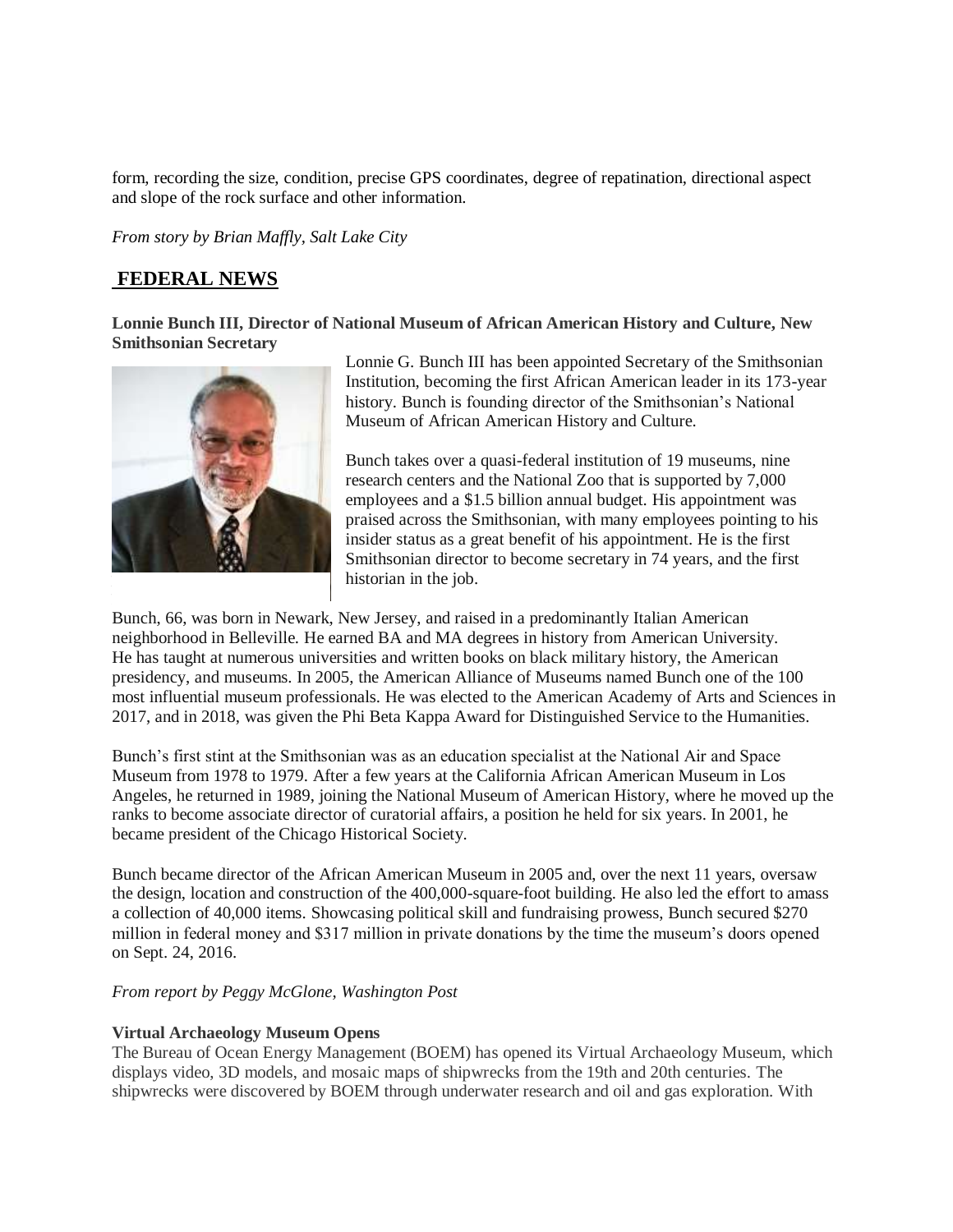remotely operated vehicles (ROVs) and underwater videography, surveys of these shipwrecks are now possible, and photo-real and hyper-accurate 3D models can be created from two-dimensional imagery.

The BOEM Virtual Archaeology Museum can be accessed at [https://www.boem.gov/Virtual-](https://www.boem.gov/Virtual-Archaeology-Museum/)[Archaeology-Museum/.](https://www.boem.gov/Virtual-Archaeology-Museum/)

#### *From story in Maritime Executive*

#### **BLM offers reward for information on Shinob Kibe vandalism**

 The BLM is offering a \$1,000 reward for information leading to the conviction of those involved in vandalism of public lands located on Shinob Kibe Mesa, Washington County, Utah. The words "Dog Town" were painted in large, white letters on the boulders at the top of Shinob Kibe in mid-March. The Shinob Kibe mesa is an important archeological site and a sacred place to Paiute Indians.

 Anyone with information is asked to call the Archaeological Resources Protection Act hotline at 800-227- 7286 with any information. Callers may remain anonymous.

 *By Ryann Richardson, St. George News* 

#### **Finding History Along Federal Highways**

 Maryland State archeologists are digging up the history of slavery, connecting an enslaved woman who lived on a plantation 200 years ago to modern-day relatives in Sierra Leone. A pipe stem containing DNA from saliva was recovered from beneath the floor boards of a house on the 700 acre tobacco plantation, Belvoir, located near Annapolis. DNA analysis indicates that the owner of the pipe was female, and most likely taken from a community in West Africa.

 Archeologists work with state transportation departments to uncover the history hidden underneath and along highways. In 1937, Nebraska was one of the first states to require that highway contractors suspend work and call in archeologists whenever historical artifacts were found. As the interstate highway system was taking shape in the 1960s, construction vehicles drove over thousands of miles of territory to connect the country, prompting the passage of the 1966 National Historic Preservation Act, which in turn created the Highway Archeology program. A collaboration between the Federal Highway Administration and State Departments of Transportation, the program regulates salvage archeology during construction and supports state archeologists as they explore sites of historical importance.

#### *From a story by Emma Coleman*



 **The Federal Archeologists Bookshelf: Magnetic detection of archaeological hearths in Alaska: A tool for investigating the full span of human presence at the gateway to North America.** Urban, Thomas M., Jeffrey T. Rasic, Claire Alix, Douglas D. Anderson, Linda Chisholm, Robert W. Jacob, Stuart W. Manning, Owen K. Mason, Andrew H. Tremayne, Dale Vinson. *Quaternary Science Reviews* 211: 73-92. 2019.

 Magnetic survey methods show tremendous potential for the detection of archeological hearths in Eastern Beringia ranging from open-air camp fires to heat-intensive activity areas. This overview of the method is illustrated with eight case studies covering diverse geographic settings and time-periods from NPS units in Alaska. The case studies demonstrate the capabilities of magnetic detection instruments in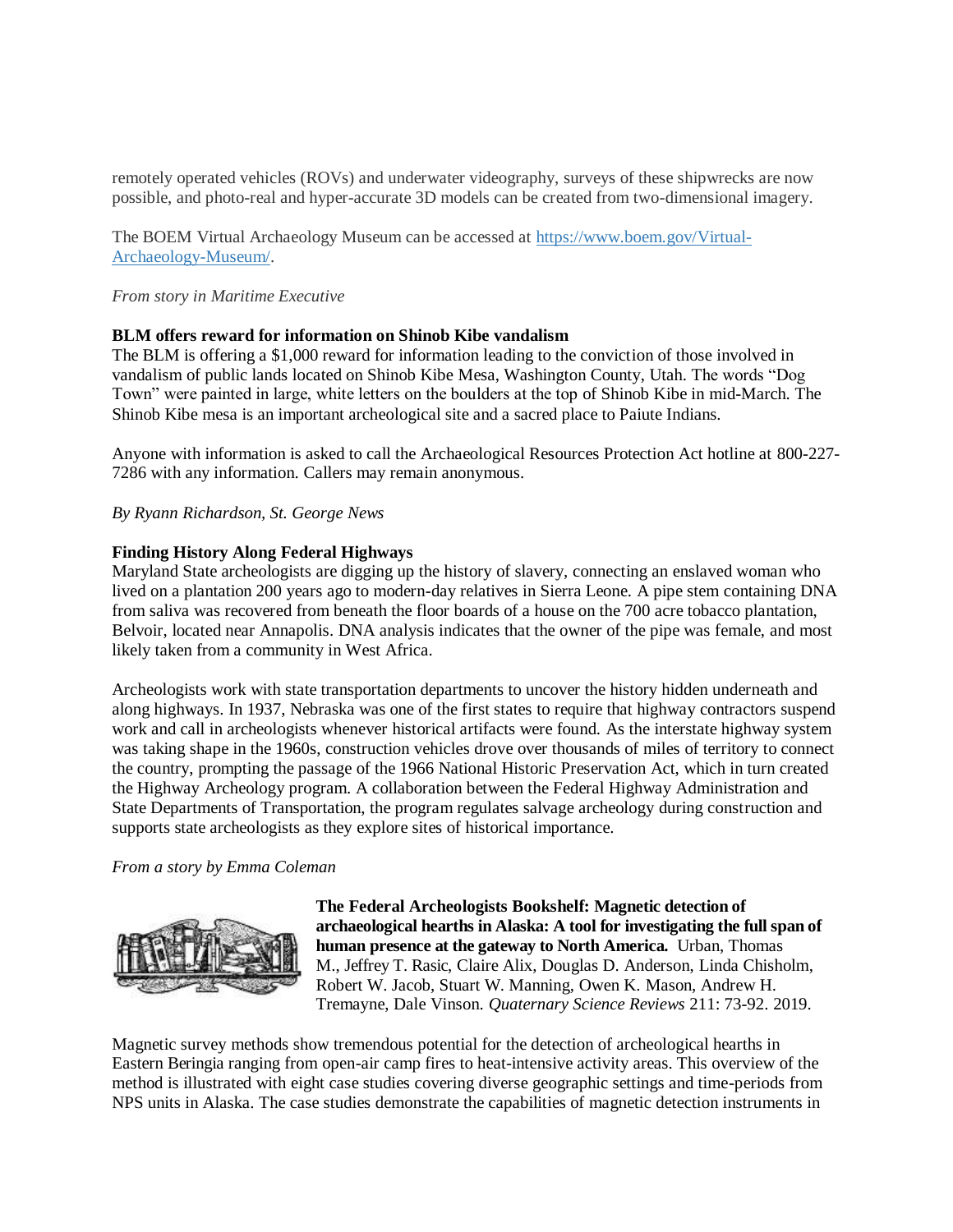various modes of operation for finding datable archeological deposits that span the breadth of known human occupation of the region. Examples range from the simplest use of the magnetometer as a single sensor reconnaissance instrument in a "search mode," to use as a gradiometer in conjunction with other geophysical methods such as ground-penetrating radar, to record precise measurements and inform nuanced interpretations. Examples presented range from the terminal Pleistocene to historic periods, spanning 12,000 years of human activity in Eastern Beringia, and encompassing the arrival, emergence, and expansion of multiple human groups or cultural traditions in the New World.

 Link to open access article: <https://www.sciencedirect.com/science/article/pii/S0277379118310370>

## **Man Sentenced for Damaging Archeological Site**

 Alan M. Thorkelson, of Challis, Idaho, pled guilty last month to the unauthorized excavation of the Devil Canyon archeological site. Thorkelson was sentenced on April 29, 2019 to pay \$2,000 in restitution. At his sentencing hearing, Thorkelson apologized to the Shoshone-Bannock Tribes for the damaged site.

 In October 2017, Thorkelson was caught by law enforcement digging at a Shoshone-Bannock tribal cultural site that was being monitored due to previous graffiti issues. "These archeological resources are of particular significance to tribal communities. The looting of these resources is especially harmful," said Mary D'Aversa, Bureau of Land Management (BLM) Idaho Falls District Manager. "We aggressively pursue those individuals who commit these violations of law."

 This case was investigated by the BLM with the assistance of the Custer County Sheriff's Office. The Shoshone-Bannock Tribes fully supported its prosecution.

*From [EastIdahoNews.com](https://EastIdahoNews.com)* 

# **GRANTS AND TRAINING**

## **NPS Offers Preservation and Treatment of Park Cultural Resources**

 NPS Learning and Development is offering combined online and classroom training in preservation and treatment of park cultural resources. This training provides skills essential to directing and overseeing the preservation, treatment and maintenance of park cultural resources within a supportive environment of collaborative, interdisciplinary teamwork. The curriculum is especially designed for Facility Managers, Cultural Resource Managers, and other managers with cultural resource responsibilities.

 At the end of the course, participants will be able to communicate and collaborate effectively and respectfully with a wide range of park disciplines toward a shared understanding in the management and treatment of park resources. Participants will be able to make informed decisions for resource evaluation and treatment development, including assessing, prioritizing, and developing and implementing short- and long-term treatment strategies.

 The self-paced online coursework will begin August 5 and conclude on September 12, 2019. During four days of classroom experience, participants will work in interdisciplinary teams to solve preservation and treatment challenges within a park setting as a laboratory and test case for applying what they have learned. This year's field study will be held at Sleeping Bear Dunes National Lakeshore in Empire, Michigan. The field study will take place September 16-19, 2019.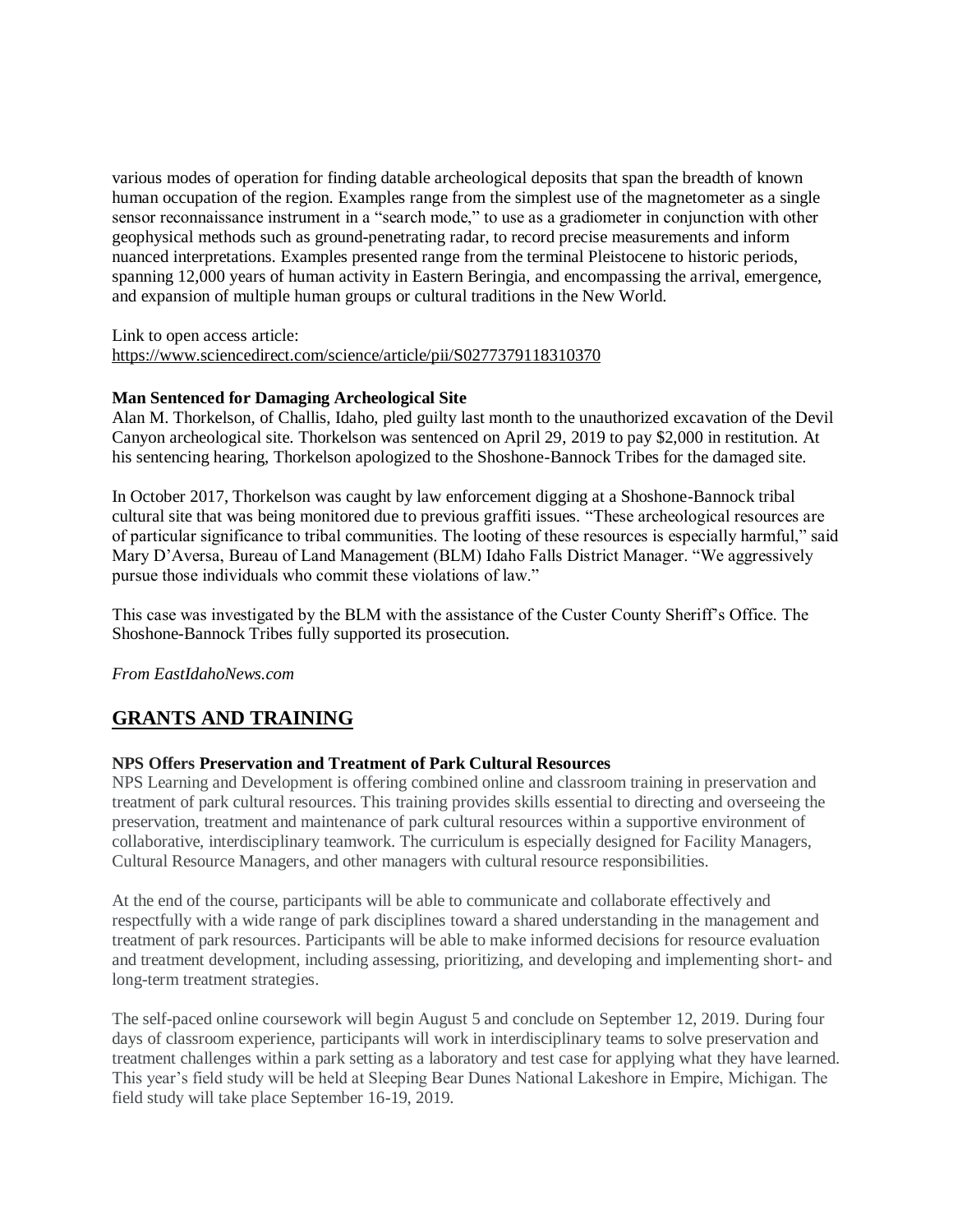You must participate online each week and attend all classroom sessions to receive credit for this class. There is no tuition for this class. All travel costs will be paid by the benefiting account. All applicants will be placed on a waitlist. Please do not book travel until you have received confirmation of your acceptance into the course.

To register for the course, visit https://forms.gle/wWJJdzajBFNFyw6L6

**Contact** Cari Kreshak at (808) 228-5334 or [cari\\_kreshak@nps.gov](mailto:cari_kreshak@nps.gov) 

## **Joint ACHP-Smithsonian Institution Cultural Heritage Fellowship**

 Now in its third year, recruitment is underway for a fall semester joint Advisory Council for Historic Preservation (ACHP)-Smithsonian Institution Cultural Heritage Fellowship position, supported by the ACHP Foundation and the SI Office of Fellowships and Internships. This year's theme is the Music Heritage of the District of Columbia. This place-based cultural heritage fellowship will consist of a research project exploring the integration of historic sites and museum collections to tell fuller stories about the development, impact, and role of music in the history and heritage of Washington, D.C. The application deadline is June 16.

For more information, go to: [https://www.smithsonianofi.com/achp-fellowship/.](https://www.smithsonianofi.com/achp-fellowship/)

#### **Gloria S. King Research Fellowship in Archaeology**

 The Maryland Archaeological Conservation (MAC) Laboratory is accepting applications for the seventh year of the Gloria King Research Fellowship in Archaeology. The MAC Lab is an archeological research, conservation, and curation facility located at Jefferson Patterson Park & Museum, the Maryland State Museum of Archaeology. The MAC Lab is a clearinghouse for archeological collections from land-based and underwater projects in Maryland and curates 9 million artifacts representing over 12,000 years of human occupation. All collections are available to students, scholars, museum curators, and educators. The purpose of the fellowship is to encourage research in the collections.

 Students, academics, or professionals (employees of the Maryland Historical Trust and St. Mary's College are not eligible) may research any subject in Maryland archeology and must use collections at the MAC Lab. Applicants may wish to look at the Maryland Unearthed website, which provides access to archeological collections maintained by the lab, at http://jefpat.org/mdunearth/index.aspx

 Application includes a 1000 word proposal outlining the problem and the collections in the MAC Lab to be used to address the problem, a curriculum vita, and a letter of recommendation. Applicants are encouraged to contact the lab to ensure that the lab has appropriate collections. The stipend is \$700 a week, with a minimum 2 week stay and maximum 5 week stay. On-site housing may be available for fellows, dependent on scheduling of fellowship. Applications must be received by June 15, 2019.

 Patricia Samford, Director Jefferson Patterson Park and Museum St. Leonard, Maryland 20685 Send applications to: Maryland Archaeological Conservation Laboratory 10515 Mackall Road

Gloria Shafer King was born on January 6, 1931, in Baltimore, Maryland. She spent summers as a child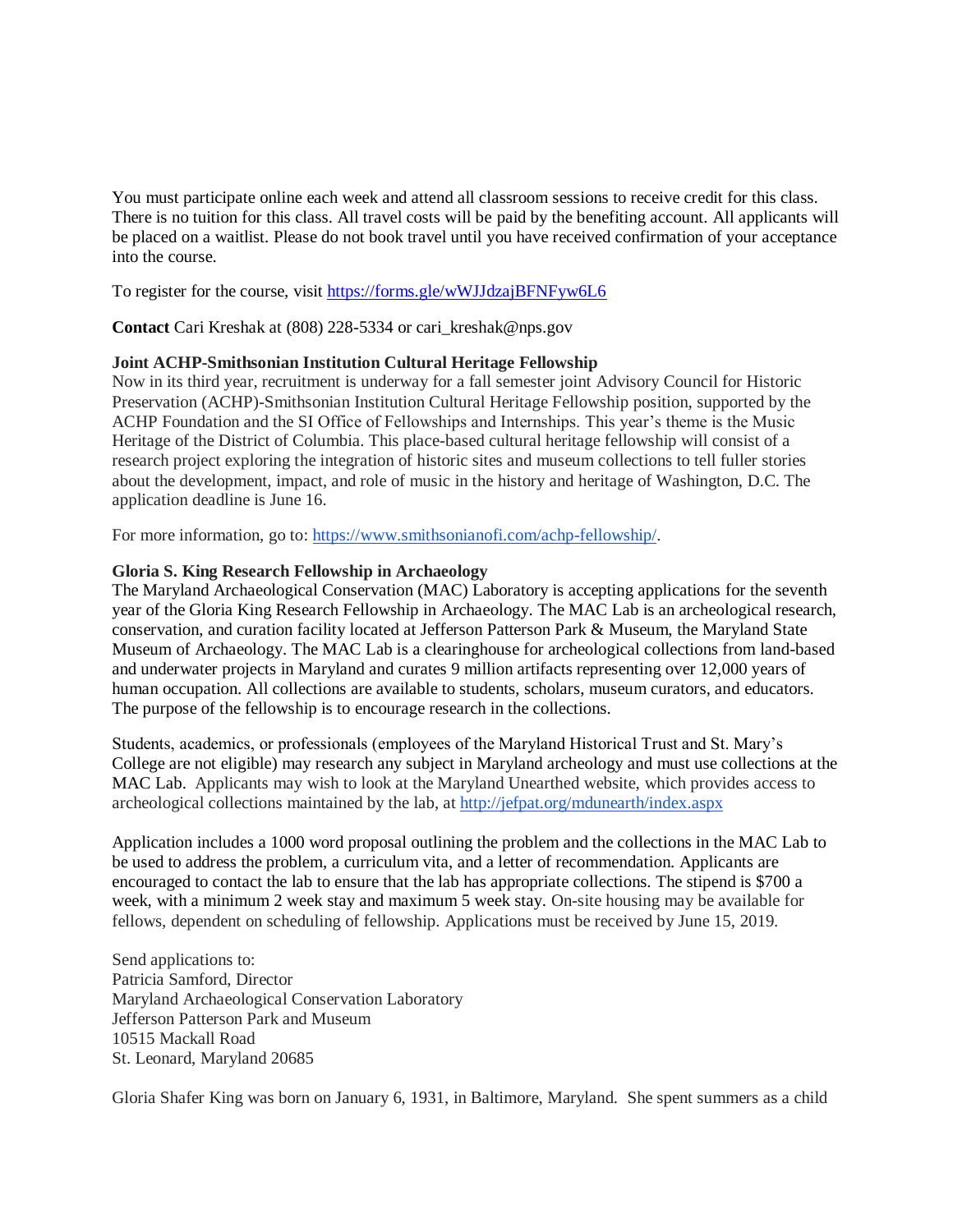on her family's farm near Chestertown, Maryland, and attended Washington College. In 1955, she and her husband, George M. King, started a small excavating construction business in Anne Arundel County. She had a lifelong interest in Maryland history and archeology and contributed funds and services to individuals and organizations supporting this interest. Mrs. King died on May 31, 2004, and this fellowship in her memory recognizes her many contributions to the preservation of the past.

Contact: Patricia Samford, patricia.samford@maryland.gov

## **Tribal Heritage Grants Available**

 The FY2019 Notice of Funding Opportunity (NOFO) for Tribal Heritage Grants has been posted on [grants.gov.](http://grants.gov/) Information on the NOFO can be found under opportunity number [P19AS00200](https://www.grants.gov/web/grants/view-opportunity.html?oppId=316419) on [grants.gov,](http://grants.gov/) and also on the STLPG web site, [https://www.nps.gov/thpo/tribal](https://www.nps.gov/thpo/tribal-heritage/application.html)[heritage/application.html.](https://www.nps.gov/thpo/tribal-heritage/application.html) 

 WHO IS ELIGIBLE: Federally recognized Indian tribes, Alaskan Native groups, and Native Hawaiian organizations defined as eligible applicants under the National Historic Preservation Act (54 U.S.C. §300314)

## WHAT PROJECTS ARE FUNDED:

- 1. Locating and Identifying Cultural Resources up to \$50,000
	- A. Survey and Inventory of Historic or Significant Places
	- B. Survey of Traditional Skills and Information
- 2. Preserving a Historic Property listed on the National Register -- up to \$60,000
	- A. Project Planning (Plans and Specifications for Preserving a Specific Structure or Site)
	- B. Repair Work to Preserve a Specific Historic Structure or Site
- 3. Comprehensive Preservation Planning up to \$50,000
- 4. Oral History and Documenting Cultural Traditions up to \$50,000
- 5. Education and Training for a Historic Preservation Program up to \$50,000
- 6. Historic Preservation Interpretive/Education projects up to \$50,000

Application Deadline: July 1, 2019

Contact: [stlpg@nps.gov](mailto:stlpg@nps.gov) or 202-354-2020 for more information.

## **SLIGHTLY OFF TOPIC: SAA Policies on Sexual Harassment**

## By Karen Mudar

 (Don't be fooled by the 'off topic' part of the title! This is relevant to everyone. As a recent NPS study on harassment has demonstrated, everyone who lives long enough is likely to be subjected to harassment.)

 In response to events at the Society for American Archeology (SAA) 2019 conference in New Mexico, Society President Joe Watkins issued a candid apology to the profession, in which he said,

 As the President of the Board of the Society for American Archaeology I want to apologize for the events that happened last week in Albuquerque under my watch. I failed to take the kind of action we should have taken to address the distress of the attendees at our meeting. I allowed myself to be convinced that our harassment policy was more important than the feelings of our members….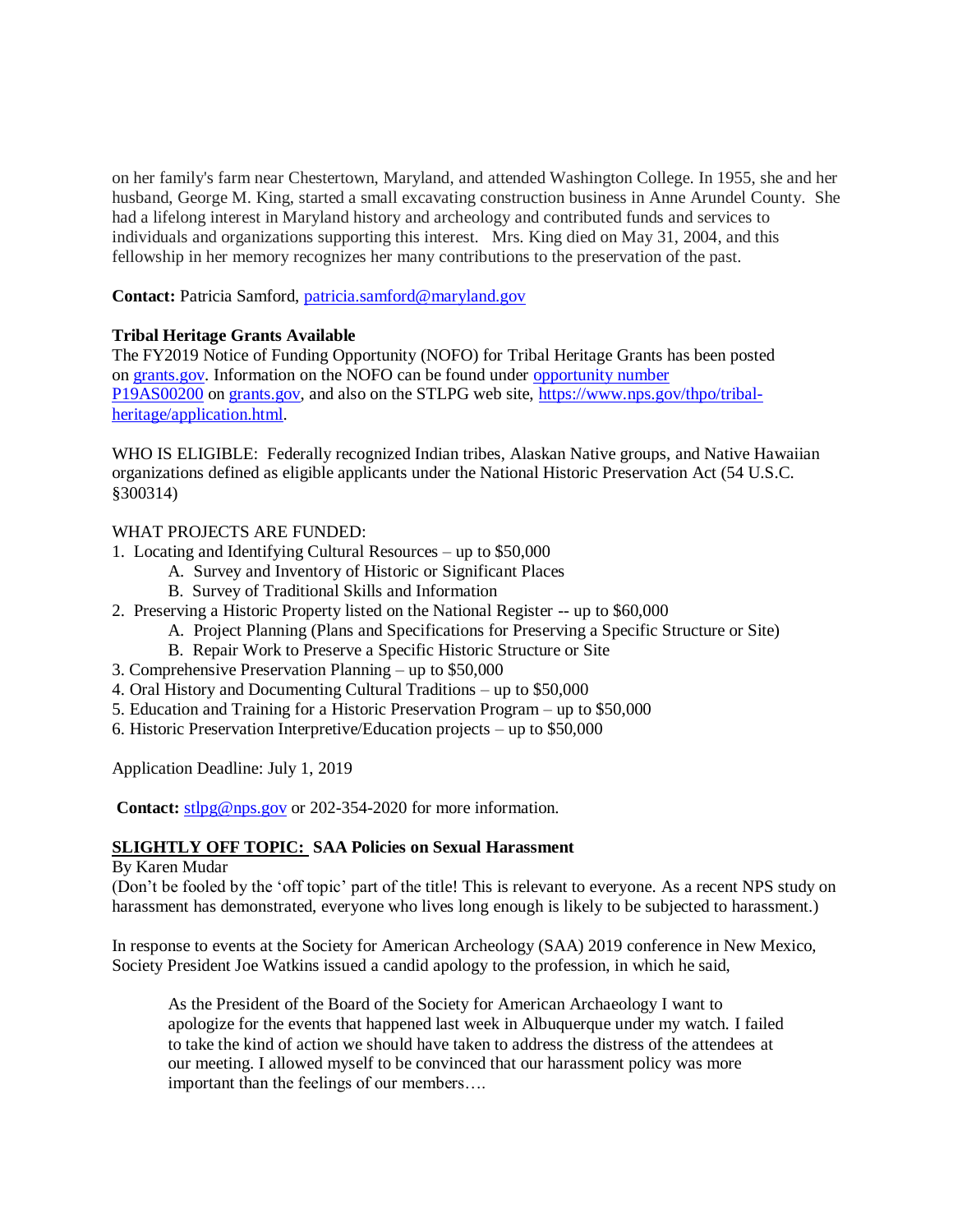This situation has highlighted the weakness of our communication with our membership. I pledge to strengthen our internal and external communication mechanisms by increasing the communication between Board liaisons and their respective task forces and committees.

 On Friday late morning, April 12, 2019, SAA staff received two complaints regarding David Yesner's presence at the meeting due to sexual harassment allegations made against him while employed at the University of Alaska, Anchorage. (Yesner retired from UAA, in 2017.) SAA has stated that staff began reviewing the complaints immediately.

 Within an hour of receipt of the complaints, SAA received correspondence from UAA Chancellor Cathy Sandeen. Sandeen informed SAA that on April 8, 2019, Yesner had been banned from UAA's campus and events after a Title IX investigation found nine women's accusations of sexual harassment and assault to be credible. Three claimants in the investigation were also at the SAA meeting and reported Yesner's presence to the organization. SAA banned Yesner from the meeting Friday afternoon.

 In a second letter reporting on the events, President Watkins stated "… the archaeology profession is at a tipping point regarding the issue of systemic sexual harassment. …Women in our field are being disrespected, mistreated and assaulted and we have not done enough to bring this issue to light…"

On behalf of the Executive Board, he presented a 6-point plan:

- to make the topic part of a presidential opening session in 2020.
- to develop a women's-focused event in DC to discuss harassment issues.
- to create an opportunity for representatives with varying backgrounds and experiences within the membership to have an open dialogue with the board.
- to provide SAA Board, staff and member training on sexual harassment.
- to more easily communicate sensitive issues with SAA and have a counselor at the 2020 meeting.
- to establish a task force and share updates on the task force with the membership to ensure this is an effective and lasting change.

 These are all excellent proposals, but some procedural changes would be useful, too. It is unclear when Yesner arrived at the meeting, but he registered on site, and was there on Thursday morning when independent journalist Michael Bolter informed SAA staff of his presence. (Bolter was also banned from the meeting.) To be fair, until Sandeen weighed in, Bolter's information could be regarded as hearsay, and one can hardly expect SAA student volunteers handling registration to be responsible for banning people from attending the meeting. Also, SAA staff are incredibly busy during the meeting, ensuring that everything goes smoothly, and are unlikely to be frequently checking social media.

 SAA is changing attendance procedures. The SAA Board has already established a task force to review and update the SAA's policies on sexual harassment (2015) and anti-harassment (2018) and *the procedures for implementing these policies.* All potential attendees will be required to certify they have not ever been the subject of a negative finding on a Title IX investigation and have not had a current or pending disciplinary action resulting from an RPA grievance investigation. Whether self-reporting that you have been accused of harassment is going to be effective remains to be seen.

 In another turn of events, 20 female students, including the SAA 2019 meeting attendees, filed a civil suit in federal court on May 14, alleging that they suffered sexual harassment, exploitation, and academic and professional retaliation from Yesner. The suit also names the UA Board of Regents. The plaintiffs are